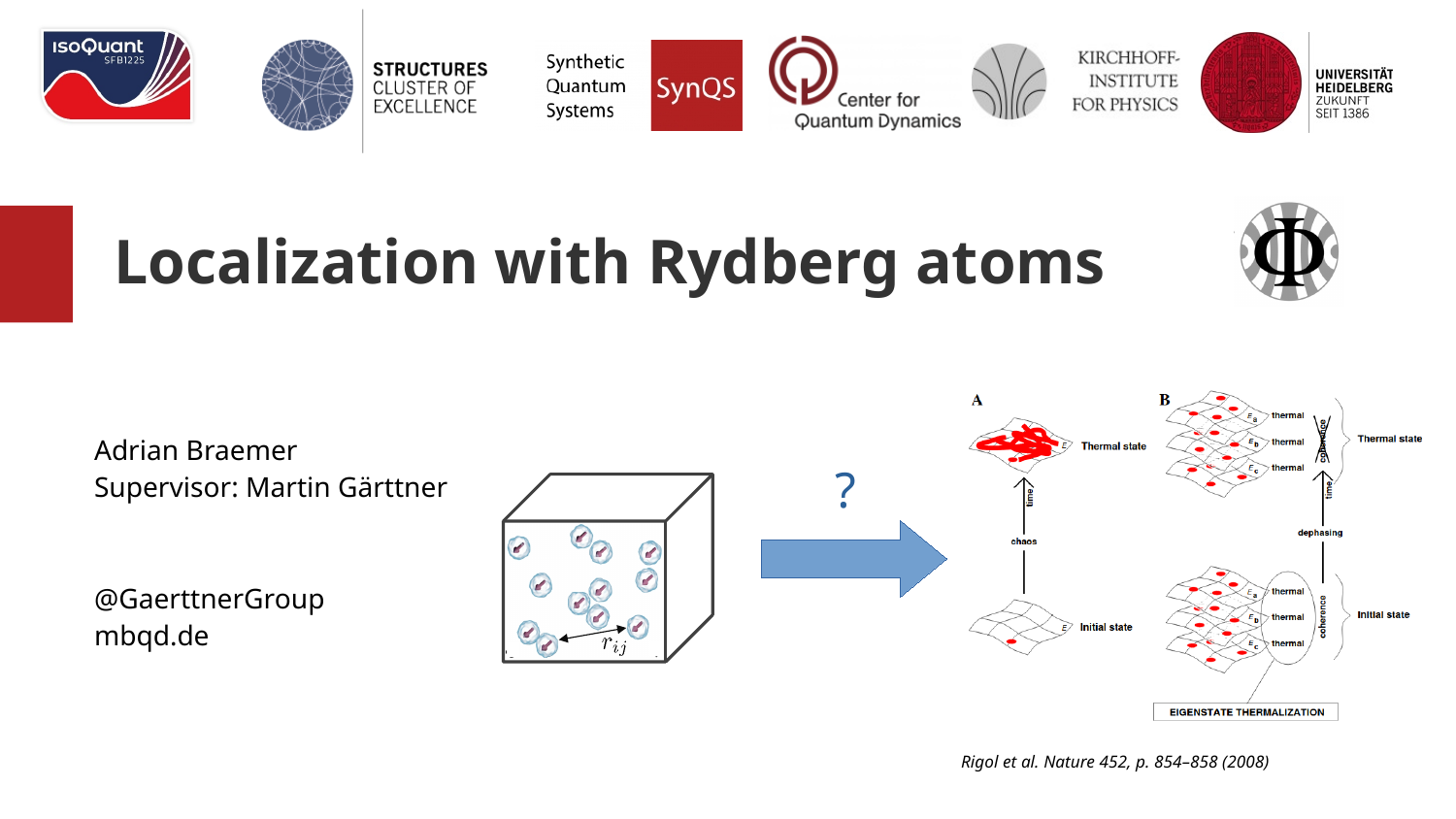## **Motivation**

Common types of randomness in MBL systems:

#### Random field

- Anderson (1958):  $XX +$  single excitation
- Pal & Huse (2010):  $XXZ$  + random z field

#### Random coupling

- Pekker et al. (2014): real-space renormalization group
- Vasseur et al. (2016): nearest neighbour XXZ
- Mohdeb et al. (2022): fractionally filled lattice + power-law





Hard to engineer! Can't we use what's readily available?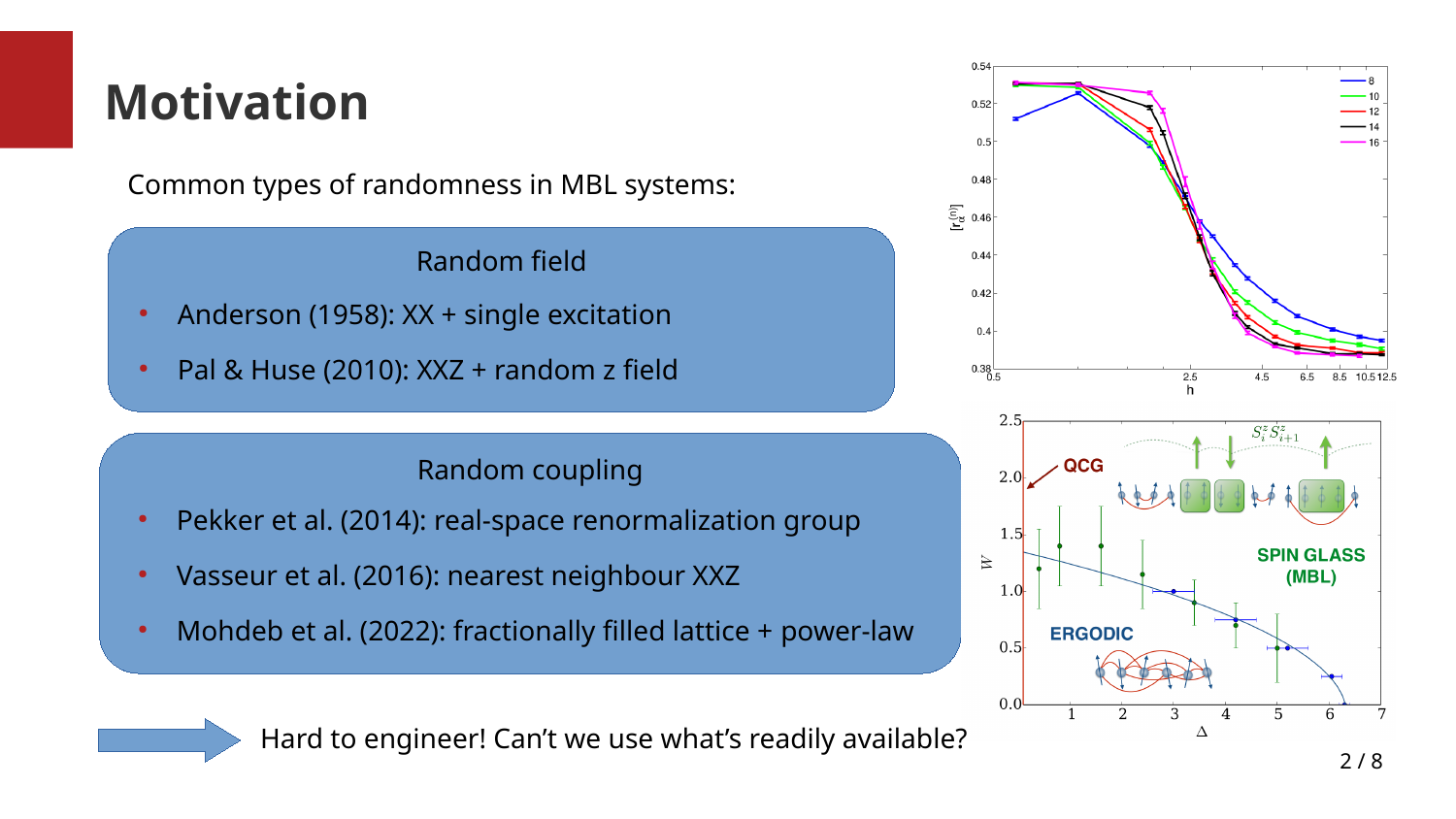#### **Blockaded disorder**



Rydberg blockade enables tunable disorder strength!

*Signoles et al. 10.1103/PhysRevX.11.011011 (2021)*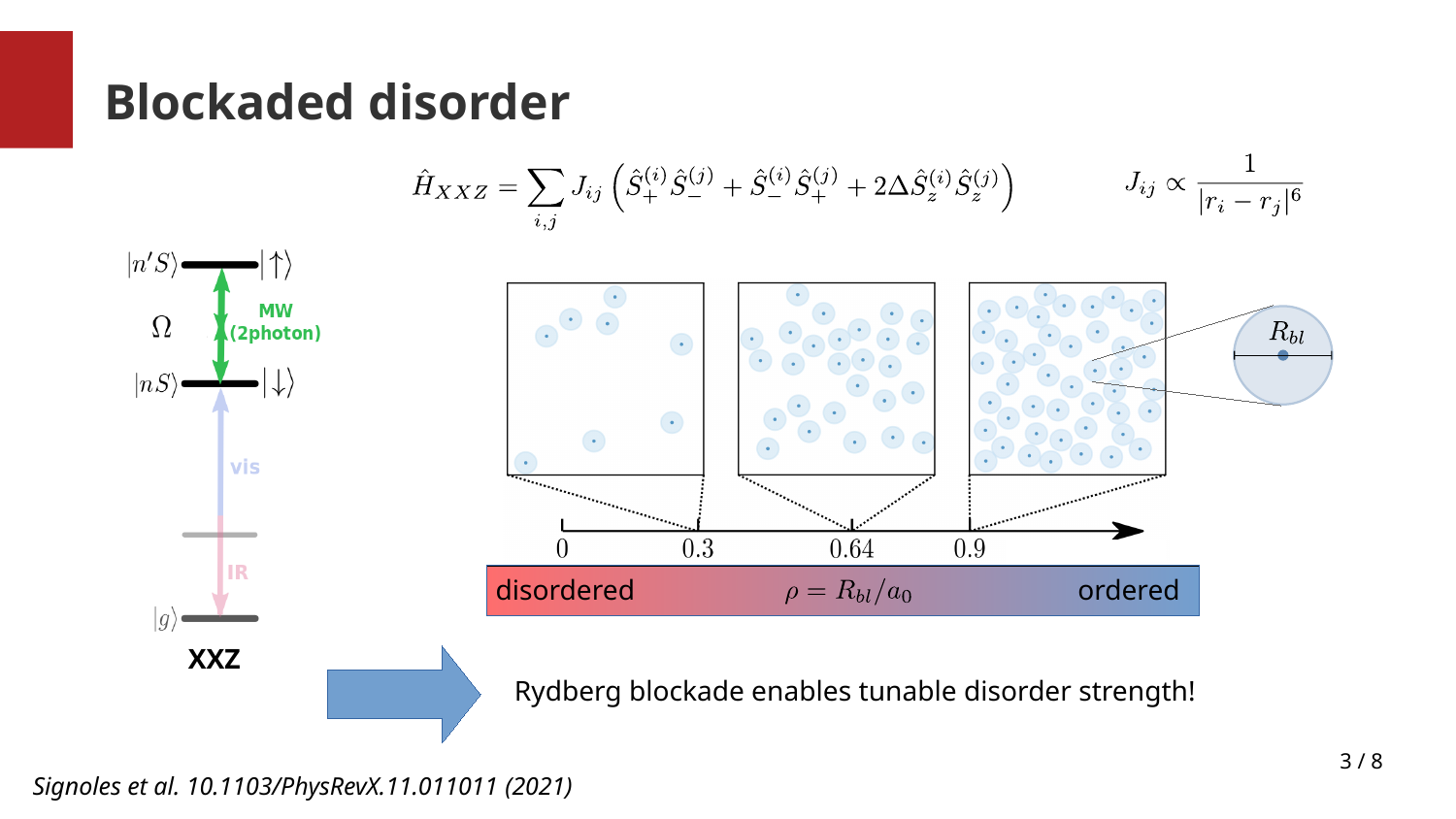### **Why should it localize?**



*Vasseur et al. Phys. Rev. B 93, 134207 (2016)*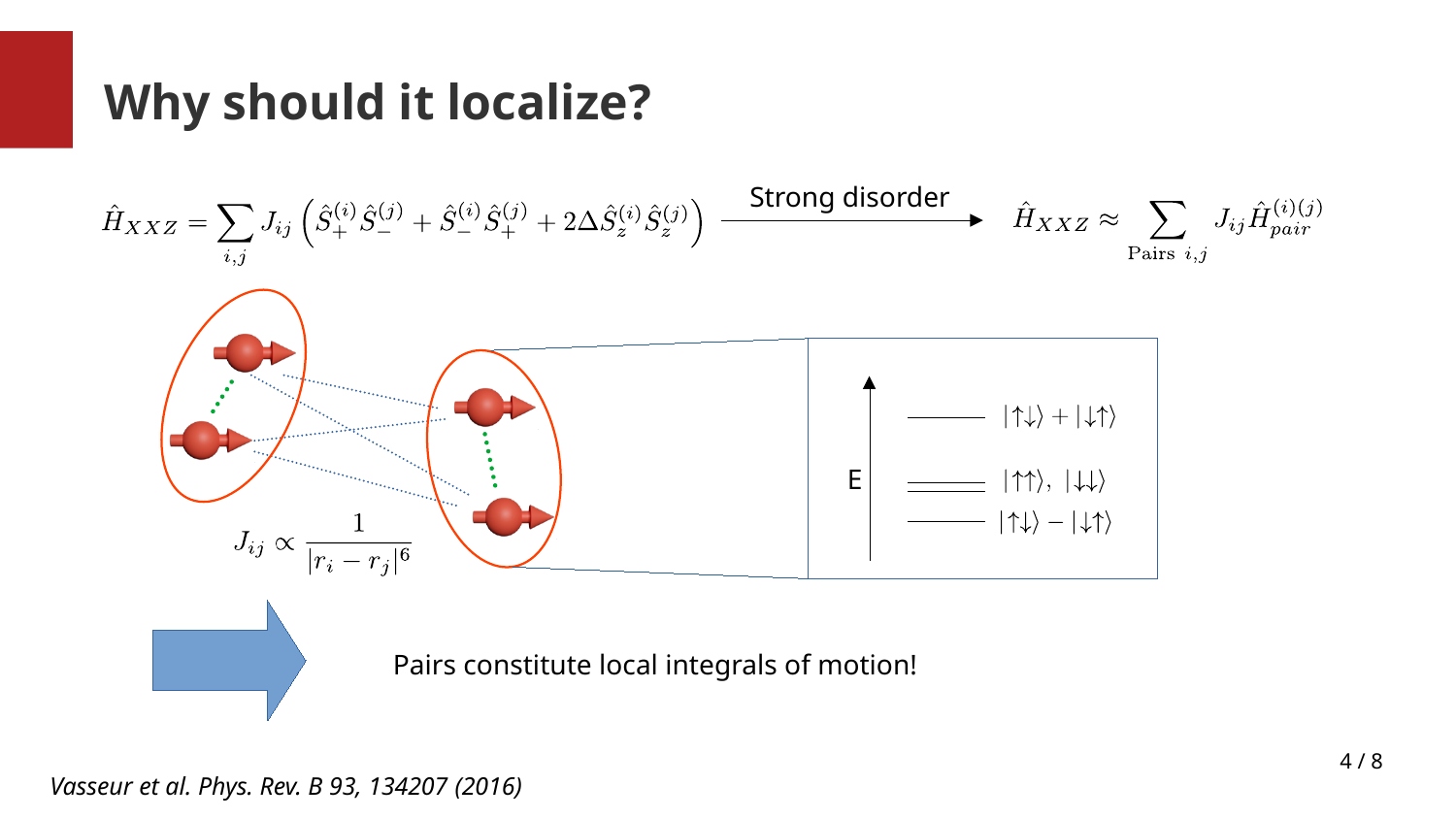#### **Level-spacing ratio**





*Pal&Huse Phys. Rev. B 82, 174411 (2010)*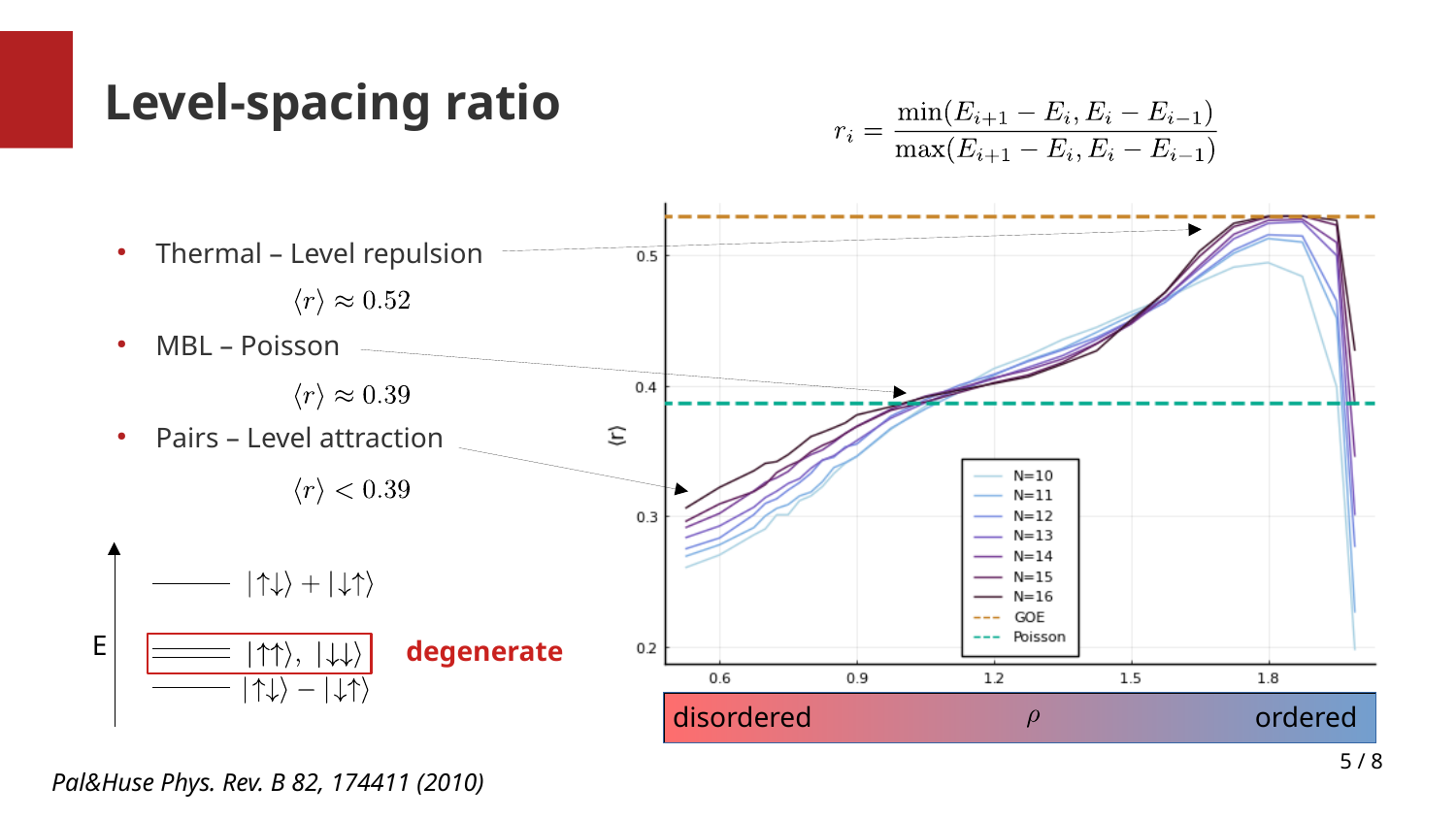### **Entanglement Entropy**

 $\begin{array}{c|c|c|c|c|c} \hline \circ & \circ & \circ & \circ & \circ \end{array}$ 



Not entangled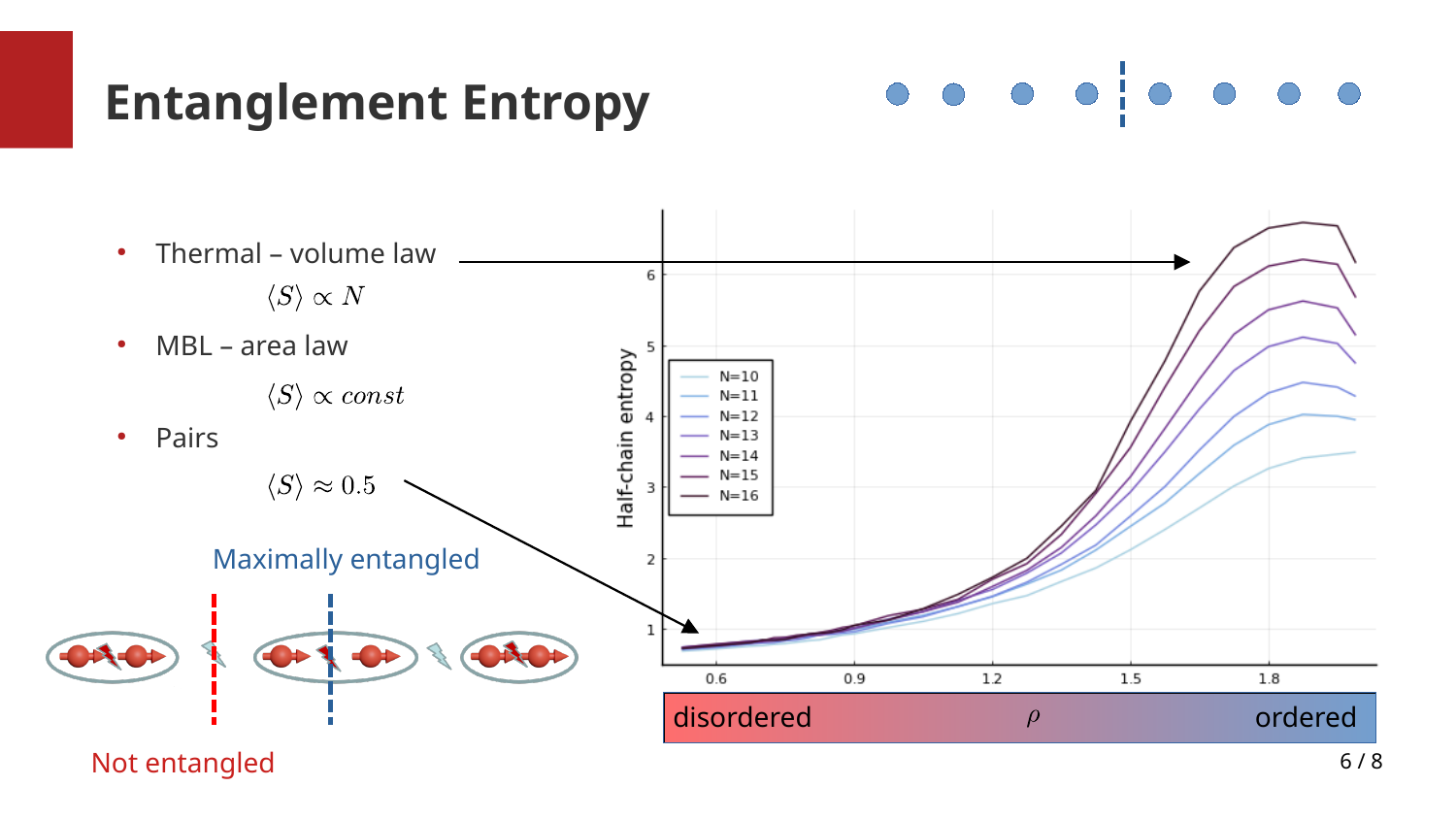#### **Thouless parameter**

- Like an order parameter for MBL
- Thermal: Eigenstates close in energy have similar structure  $\langle \mathcal{G} \rangle \propto N$
- MBL: Eigenstates close in energy  $\mathcal{\mathcal{Q}}$ have totally different structure

$$
\langle \mathcal{G} \rangle \propto -N
$$

0

 $-5$ 

 $-10$ 

 $-15$ 

• Critical:

$$
\langle \mathcal{G} \rangle = \text{const}
$$



*Serbyn et al. PRX 5, 041047 (2015)*